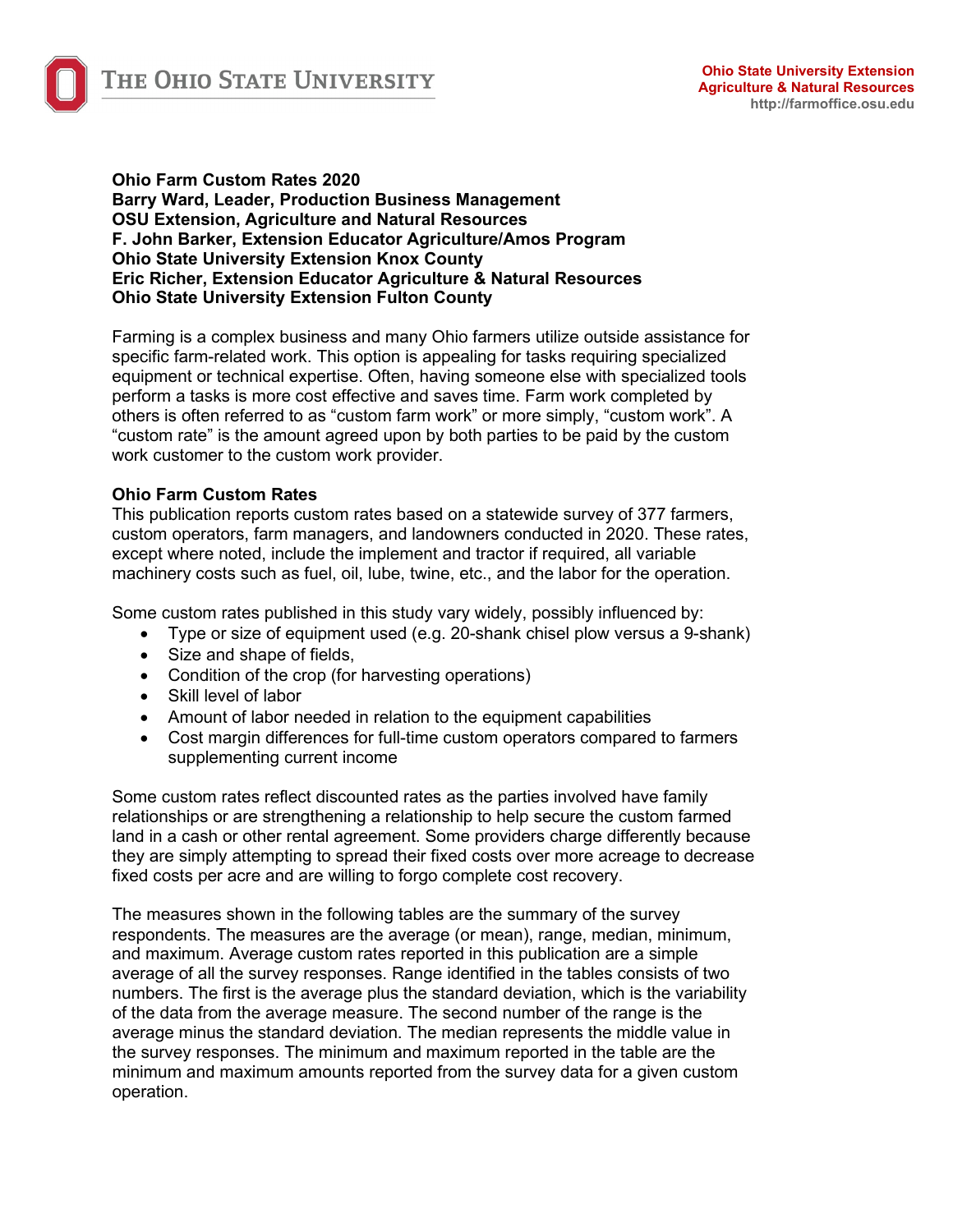

Charges may be added if the custom provider considers a job abnormal such as distance from the operator's base location, difficulty of terrain, amount of product or labor involved with the operation, or other special requirements of the custom work customer.

As a custom provider, the average rates reported in this publication may not cover your total costs for performing the custom service. As a customer, you may not be able to hire a custom service for the average rate published in this factsheet. Calculate your own costs carefully before determining the rate to charge or pay. It may be helpful to compare the custom rates reported in this fact sheet with machinery costs calculated by economic engineering models available by searching University of Minnesota farm machinery cost estimates. The data from this survey are intended to show a representative farming industry cost for specified machines and operations in Ohio. The following resources are available to help you calculate and consider the total costs of performing a given machinery operation. You may also consider using the data contained in multiple publications as a base for future custom rates. Suggested publications are:

Farm Machinery Cost Estimates, available by searching University of Minnesota.

Illinois Farm Management Handbook, available by searching University of Illinois farmdoc.

Estimating Farm Machinery Costs, available by searching Iowa State University agriculture decision maker and machinery management.

#### **2020 Survey Responses**

Below are tables summarizing the results of the 2020 Ohio Farm Custom Rate Survey. Remember, fuel prices have an impact on custom rates and rates may fluctuate based on large movements in fuel prices. The average price of retail onhighway diesel in 2019 according the U.S. Energy Information Administration (EIA) was \$3.056 per gallon. The approximate price of diesel fuel at the beginning of the survey period was \$2.50 per gallon for off-road (farm) usage. The price of off-road (farm) usage diesel towards the end of the survey period was approximately \$2.00 per gallon. At the end of this fact sheet is a sample calculation of machinery rental based on custom rates reported in this survey.

Special note: Before entering into an agreement, discuss all of the details of the specific job with the other party.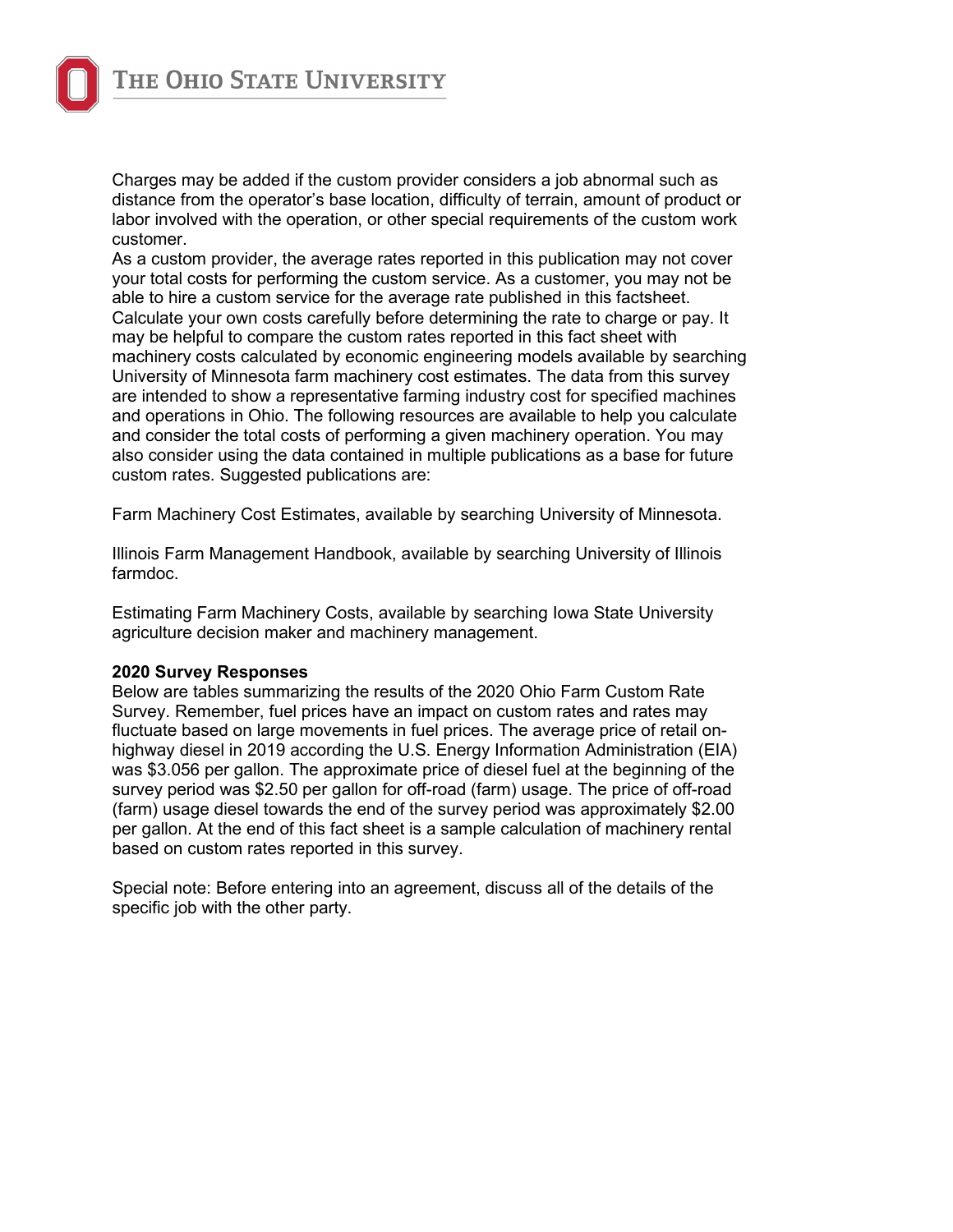

| <b>Soil Preparation</b>                            | Average | Median  | Max     | Min     | St. Dev. | Range   |         |
|----------------------------------------------------|---------|---------|---------|---------|----------|---------|---------|
| <b>Stalk Chopper Acre</b>                          | \$13.20 | \$12.00 | \$25.00 | \$5.00  | \$6.18   | \$19.39 | \$7.04  |
| Moldboard Plow /Acre                               | \$22.00 | \$20.00 | \$50.00 | \$15.00 | \$9.26   | \$31.26 | \$12.74 |
| Chisel Plow / Acre                                 | \$19.30 | \$18.00 | \$50.00 | \$12.00 | \$6.84   | \$26.17 | \$12.49 |
| Disk Chisel / Acre                                 | \$19.80 | \$18.00 | \$50.00 | \$12.00 | \$6.40   | \$26.22 | \$13.43 |
| Disk-Tandem / Acre                                 | \$17.00 | \$15.00 | \$35.00 | \$8.00  | \$5.83   | \$22.82 | \$11.17 |
| Disk-Offset / Acre                                 | \$19.20 | \$19.50 | \$25.00 | \$12.00 | \$4.52   | \$23.71 | \$14.66 |
| Soil Finishing / Acre                              | \$17.20 | \$15.00 | \$50.00 | \$5.00  | \$8.03   | \$25.25 | \$9.20  |
| Field Cultivator / Acre                            | \$14.50 | \$14.00 | \$35.00 | \$7.00  | \$4.93   | \$19.45 | \$9.58  |
| Land Leveling / Acre                               | \$18.80 | \$15.50 | \$35.00 | \$10.00 | \$8.63   | \$27.46 | \$10.20 |
| Subsoiling / Acre                                  | \$21.90 | \$20.00 | \$32.00 | \$12.00 | \$4.92   | \$26.84 | \$17.00 |
| V-Ripping / Acre                                   | \$25.10 | \$23.50 | \$50.00 | \$15.00 | \$8.47   | \$33.54 | \$16.60 |
| Strip Tillage / Acre                               | \$23.70 | \$22.00 | \$35.00 | \$15.00 | \$5.79   | \$29.46 | \$17.89 |
| Strip w/ Fertilizer Injection / Acre               | \$28.10 | \$28.00 | \$40.00 | \$20.00 | \$6.78   | \$34.90 | \$21.34 |
| <b>Fertilizer Application - Ground</b>             |         |         |         |         |          |         |         |
| Dry Bulk / Acre                                    | \$7.00  | \$7.00  | \$12.00 | \$3.85  | \$1.87   | \$8.88  | \$5.14  |
| Liquid Knife/ Acre                                 | \$11.30 | \$10.50 | \$18.00 | \$7.00  | \$3.22   | \$14.47 | \$8.03  |
| Liquid Spray / Acre                                | \$7.60  | \$7.00  | \$12.00 | \$4.50  | \$1.73   | \$9.32  | \$5.87  |
| Annhydrous / Acre                                  | \$15.20 | \$14.00 | \$26.00 | \$7.00  | \$4.80   | \$20.04 | \$10.43 |
| Late Season Nitrogen Application - Coulters / Acre | \$13.20 | \$14.00 | \$19.50 | \$7.00  | \$3.51   | \$16.73 | \$9.71  |
| Late Season Nitrogen Application - Drops / Acre    | \$11.60 | \$12.00 | \$17.00 | \$7.00  | \$2.87   | \$14.51 | \$8.76  |
| Lime / Acre                                        | \$7.90  | \$7.00  | \$12.00 | \$2.25  | \$3.04   | \$10.89 | \$4.82  |
| Lime / Ton                                         | \$7.90  | \$8.00  | \$12.00 | \$5.00  | \$2.22   | \$10.16 | \$5.73  |
| Variable Rate Fertilizer / Acre                    | \$8.10  | \$7.75  | \$15.00 | \$5.00  | \$2.31   | \$10.43 | \$5.81  |
| Number of Products Applied                         | 1.90    | 2.00    | 4.00    | 1.00    | 0.68     | 2.56    | \$1.21  |
| <b>Chemical Control of Weeds or Insects</b>        | Average | Median  | Max     | Min     | St. Dev. | Range   |         |
| Spraying - self propelled / Acre                   | \$7.70  | \$7.50  | \$12.00 | \$4.50  | \$1.52   | \$9.16  | \$6.13  |
| Spraying - pull type / Acre                        | \$7.10  | \$7.00  | \$12.00 | \$5.00  | \$1.73   | \$8.84  | \$5.38  |
| Highboy spraying / Acre                            | \$9.10  | \$8.00  | \$15.00 | \$6.00  | \$2.76   | \$11.89 | \$6.36  |
| <b>Mechanical Weed Control</b>                     |         |         |         |         |          |         |         |
| Rotary Hoeing / Acre                               | \$8.70  | \$10.00 | \$10.00 | \$5.00  | \$1.97   | \$10.64 | \$6.69  |
| Conventional Cultivation / Acre                    | \$11.30 | \$11.00 | \$15.00 | \$8.00  | \$2.59   | \$13.84 | \$8.66  |
| <b>Aerial Application</b>                          |         |         |         |         |          |         |         |
| Chemicals / Acre                                   | \$12.90 | \$12.50 | \$20.00 | \$7.00  | \$3.01   | \$15.87 | \$9.86  |
| Seed / Acre                                        | \$15.20 | \$15.00 | \$20.00 | \$11.00 | \$2.90   | \$18.08 | \$12.28 |
| Fertilizer / Acre                                  | \$13.60 | \$14.00 | \$20.00 | \$7.00  | \$4.14   | \$17.76 | \$9.47  |

Max = Maximum, Min = Minimum, St. Dev. = Standard deviation Range = Average +/- 1 Standard Deviation,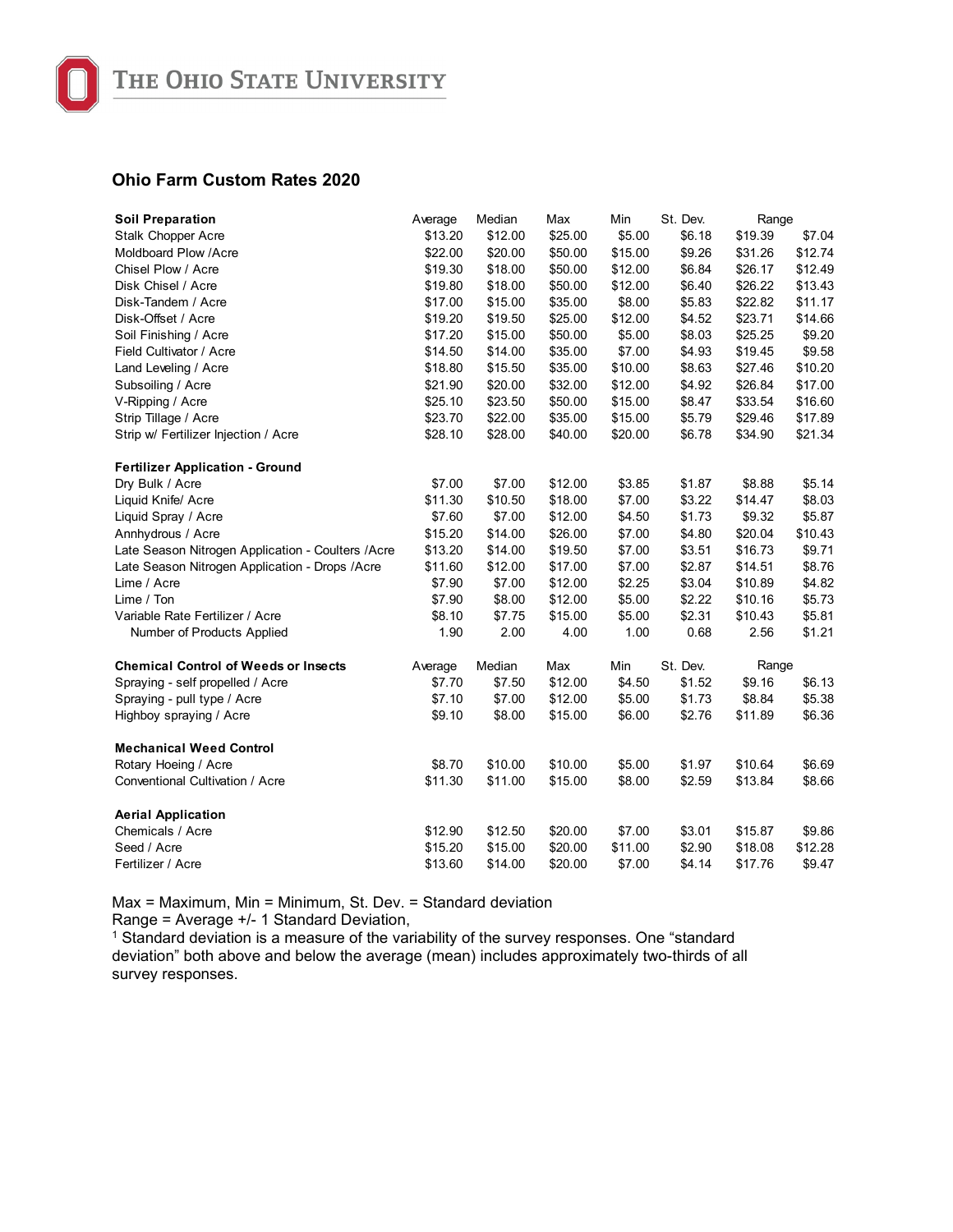

| <b>Planting Operations</b>                                             |         |         |         |         |          |         |          |
|------------------------------------------------------------------------|---------|---------|---------|---------|----------|---------|----------|
| <b>Conventional Till</b>                                               | Average | Median  | Max     | Min     | St. Dev. | Range   |          |
| Plant Corn 30" Rows / Acre                                             | \$20.00 | \$20.00 | \$50.00 | \$10.00 | \$5.82   | \$25.82 | \$14.19  |
| Plant Corn w/ Starter Fertilizer 30" Rows / Acre                       | \$21.10 | \$20.00 | \$50.00 | \$10.00 | \$5.91   | \$27.06 | \$15.23  |
| Variable rate corn planting / Acre                                     | \$22.00 | \$20.00 | \$38.00 | \$14.00 | \$5.93   | \$27.93 | \$16.07  |
| Plant Soybeans 15" or 30" Rows / Acre                                  | \$20.10 | \$20.00 | \$50.00 | \$6.00  | \$6.19   | \$26.28 | \$13.90  |
| Variable rate soybean planting / Acre                                  | \$20.20 | \$20.00 | \$35.00 | \$14.00 | \$4.87   | \$25.02 | \$15.28  |
| Drill Soybeans / Acre                                                  | \$18.00 | \$17.25 | \$40.00 | \$8.00  | \$5.28   | \$23.30 | \$12.74  |
| Drill Small Grains / Acre                                              | \$17.30 | \$17.25 | \$27.00 | \$8.00  | \$3.99   | \$21.31 | \$13.33  |
| No-Till                                                                |         |         |         |         |          |         |          |
| Plant Corn 30" Rows / Acre                                             | \$20.10 | \$20.00 | \$50.00 | \$10.00 | \$6.19   | \$26.25 | \$13.88  |
| Plant Corn w/ Starter Fertilizer 30" Rows / Acre                       | \$21.20 | \$20.00 | \$50.00 | \$10.00 | \$6.68   | \$27.88 | \$14.52  |
| Variable rate corn planting / Acre                                     | \$22.30 | \$20.00 | \$38.00 | \$14.00 | \$6.29   | \$28.60 | \$16.02  |
| Plant Soybeans 15" or 30" Rows / Acre                                  | \$20.10 | \$20.00 | \$50.00 | \$6.00  | \$6.46   | \$26.53 | \$13.61  |
| Variable rate soybean planting / Acre                                  | \$20.50 | \$20.00 | \$28.00 | \$14.00 | \$4.13   | \$24.63 | \$16.37  |
| Drill Soybeans / Acre                                                  | \$18.00 | \$16.85 | \$30.00 | \$8.00  | \$5.35   | \$23.38 | \$12.68  |
| Drill Small Grains / Acre                                              | \$17.60 | \$17.00 | \$30.00 | \$8.00  | \$4.72   | \$22.29 | \$12.86  |
| Grass/Legume/Pasture Seeding                                           |         |         |         |         |          |         |          |
| Broadcast / Acre                                                       | \$9.20  | \$8.00  | \$15.00 | \$5.00  | \$3.14   | \$12.31 | \$6.02   |
| Grain drill / Acre                                                     | \$16.70 | \$17.50 | \$25.00 | \$8.00  | \$4.63   | \$21.32 | \$12.07  |
| <b>Grain Harvest</b>                                                   | Average | Median  | Max     | Min     | St. Dev. | Range   |          |
| Harvest Corn /                                                         |         |         |         |         |          |         |          |
| (combine, grain cart, haul local to farm) / Acre<br>Harvest Soybeans / | \$33.90 | \$34.50 | \$55.00 | \$22.00 | \$5.94   | \$39.83 | \$27.94  |
| (combine, grain cart, haul local to farm) / Acre<br>Harvest Wheat /    | \$31.50 | \$30.00 | \$50.00 | \$16.00 | \$6.02   | \$37.46 | \$25.43  |
| (combine, grain cart, haul local to farm) / Acre                       | \$31.50 | \$30.00 | \$50.00 | \$22.00 | \$5.39   | \$36.84 | \$26.06  |
| Added Charge GPS Mapping                                               | \$1.40  | \$1.00  | \$5.00  | \$0.00  | \$1.46   | \$2.83  | $-$0.08$ |
| Combine Corn / Corn                                                    | \$29.00 | \$30.00 | \$40.00 | \$15.00 | \$4.73   | \$33.75 | \$24.29  |
| Combine Soybeans / Acre                                                | \$27.80 | \$28.00 | \$40.00 | \$15.00 | \$4.83   | \$32.58 | \$22.93  |
| Combine Small Grains / Acre                                            | \$28.40 | \$28.25 | \$40.00 | \$15.00 | \$4.92   | \$33.27 | \$23.43  |
| Pick Ear Corn / Acre                                                   | \$30.00 | \$30.00 | \$40.00 | \$20.00 | \$7.91   | \$37.91 | \$22.09  |
| Grain Cart / Acre                                                      | \$5.30  | \$5.00  | \$10.00 | \$2.00  | \$2.00   | \$7.29  | \$3.28   |
| Grain Storage - On Farm                                                | Average | Median  | Max     | Min     | St. Dev. | Range   |          |
| Storage / Month / Bushel                                               | \$0.047 | \$0.050 | \$0.12  | \$0.02  | \$0.02   | \$0.065 | \$0.03   |
| Storage / Year / Bushel                                                | \$0.19  | \$0.16  | \$0.60  | \$0.06  | \$0.12   | \$0.32  | \$0.07   |
| <b>Grain Drying</b>                                                    |         |         |         |         |          |         |          |
| Per Point of Moisture Removed / Bushel                                 | \$0.039 | \$0.040 | \$0.07  | \$0.02  | \$0.01   | \$0.052 | \$0.026  |
| <b>Grain Hauling</b>                                                   |         |         |         |         |          |         |          |
| Farm to Market / Bushel                                                | \$0.155 | \$0.150 | \$0.280 | \$0.050 | \$0.061  | \$0.216 | \$0.094  |
| Average Miles - Farm to Market                                         | 25.2    | 22.0    | 63.0    | 3.0     | 16.5     | 41.7    | 8.7      |
| Field to Farm / Bushel                                                 | \$0.102 | \$0.100 | \$0.150 | \$0.050 | \$0.036  | \$0.138 | \$0.066  |
| Average Miles - Field to Farm                                          | 13.3    | 10.0    | 50.0    | 5.0     | 9.6      | 22.9    | 3.7      |

Max = Maximum, Min = Minimum, St. Dev. = Standard deviation

Range = Average +/- 1 Standard Deviation,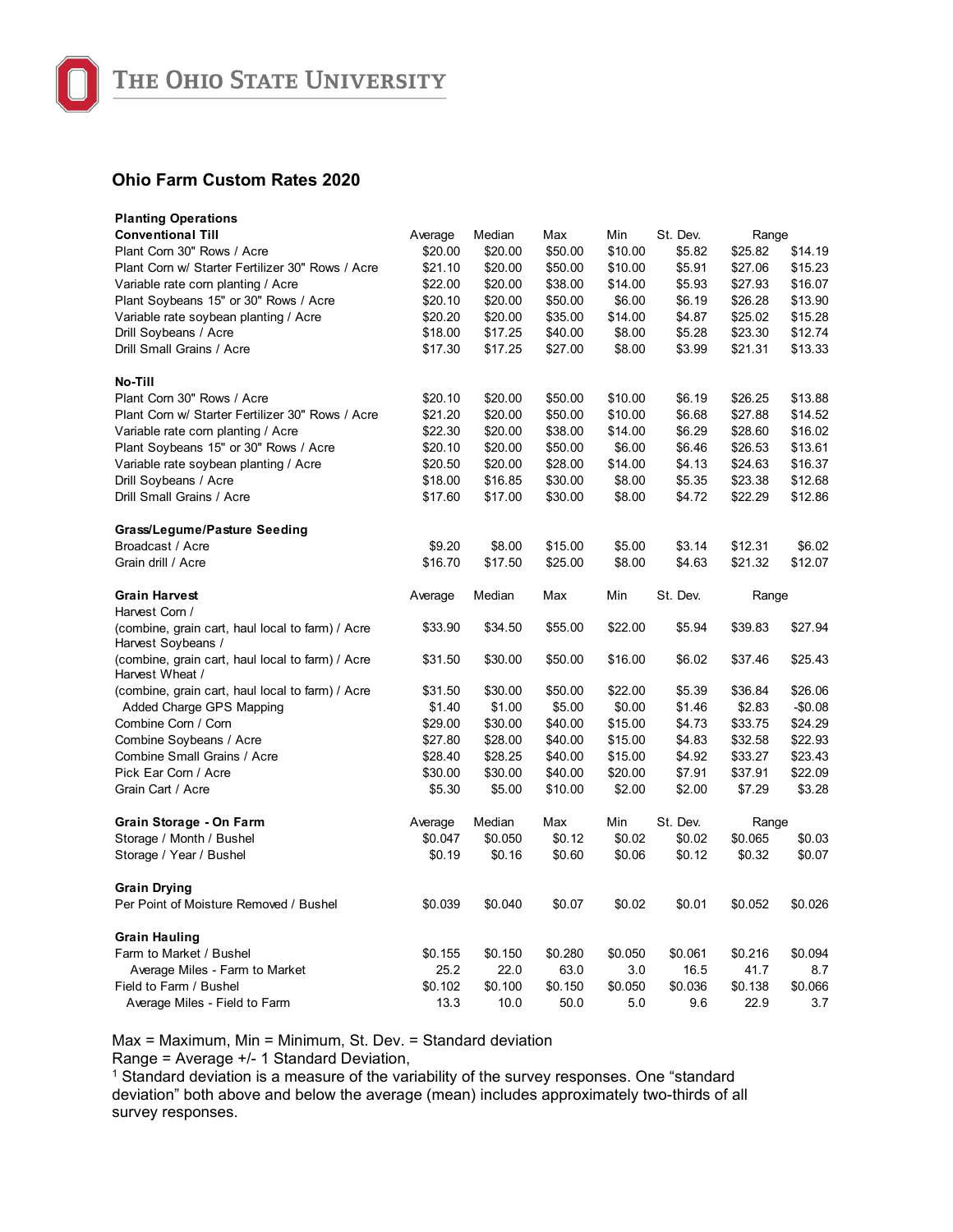

| <b>Custom Farming (All machinery operations for</b>           |         |          |          |         |          |          |         |
|---------------------------------------------------------------|---------|----------|----------|---------|----------|----------|---------|
| tillage, planting, spraying, tending & harvesting Average     |         | Median   | Max      | Min     | St. Dev. | Range    |         |
| Corn / Acre                                                   | \$118   | \$127.50 | \$190.00 | \$60.00 | \$34.14  | \$151.86 | \$83.58 |
| Soybeans /Acre                                                | \$103   | \$87.50  | \$190.00 | \$60.00 | \$36.13  | \$139.10 | \$66.83 |
| Small Grains / Acre                                           | \$108   | \$115.00 | \$170.00 | \$60.00 | \$32.64  | \$140.27 | \$75.00 |
| <b>Silage Harvest</b>                                         |         |          |          |         |          |          |         |
| Chop Corn Silage / Ton                                        | \$6.50  | \$7.00   | \$7.50   | \$4.50  | \$1.17   | \$7.67   | \$5.33  |
| Chop, Haul, Fill Corn Silage / Ton                            | \$10.10 | \$10.00  | \$13.00  | \$8.00  | \$1.89   | \$12.00  | \$8.22  |
| Hay / Straw Harvest                                           | Average | Median   | Max      | Min     | St. Dev. | Range    |         |
| Mowing / Acre                                                 | \$11.40 | \$11.00  | \$15.00  | \$7.50  | \$2.56   | \$13.94  | \$8.82  |
| Mowing/Conditioning / Acre                                    | \$13.10 | \$14.40  | \$20.00  | \$6.00  | \$3.28   | \$16.35  | \$9.79  |
| Raking / Acre                                                 | \$7.10  | \$7.00   | \$15.00  | \$4.00  | \$2.47   | \$9.59   | \$4.65  |
| Tedding / Acre                                                | \$6.20  | \$5.75   | \$10.00  | \$4.00  | \$1.68   | \$7.87   | \$4.51  |
| <b>Baling: Small Square Bales</b>                             |         |          |          |         |          |          |         |
| Baled / Dropped in Field /Bale                                | \$0.90  | \$0.78   | \$2.00   | \$0.40  | \$0.42   | \$1.31   | \$0.47  |
| Baled and Loaded on Wagon / Bale                              | \$1.00  | \$1.00   | \$2.00   | \$0.35  | \$0.40   | \$1.42   | \$0.62  |
| Haul & Store / Bale                                           | \$0.50  | \$0.50   | \$0.50   | \$0.25  | \$0.09   | \$0.55   | \$0.37  |
| Baled, Loaded, Hauled and Stored / Bale                       | \$1.40  | \$1.50   | \$2.00   | \$0.75  | \$0.39   | \$1.77   | \$0.99  |
| Baling: Large Round Bales ~ 600-1000#                         |         |          |          |         |          |          |         |
| Baled and Dropped in Field / Bale                             | \$9.60  | \$10.00  | \$12.50  | \$7.00  | \$1.34   | \$10.89  | \$8.21  |
| Baled, Net Wrapped and Left in Field / Bale                   | \$10.10 | \$9.00   | \$15.00  | \$7.00  | \$2.47   | \$12.56  | \$7.62  |
| Baled and Wrapped Dry in Plastic                              |         |          |          |         |          |          |         |
| (Plastic Included) / Bale                                     | \$16.20 | \$15.00  | \$20.00  | \$13.00 | \$2.79   | \$18.99  | \$13.41 |
| Baled and Wrapped Wet in Plastic<br>(Plastic Included) / Bale | \$16.20 | \$17.00  | \$20.00  | \$12.00 | \$2.86   | \$19.06  | \$13.34 |
| <b>Baling: Large Square Bales</b>                             |         |          |          |         |          |          |         |
| Baled and Dropped in Field / Bale                             | \$10.20 | \$9.75   | \$20.00  | \$7.50  | \$3.62   | \$13.82  | \$6.57  |
| <b>Complete Hay Harvest</b>                                   |         |          |          |         |          |          |         |
| Cost per Ton                                                  | \$17.70 | \$15.00  | \$28.00  | \$14.00 | \$4.89   | \$22.55  | \$12.78 |
| <b>Complete Hay Harvest - Shares</b>                          |         |          |          |         |          |          |         |
| % of Crop to Custom Provider                                  | 53      | 50.0     | 66.0     | 33.0    | 8.0      | 60.6     | 44.5    |

Max = Maximum, Min = Minimum, St. Dev. = Standard deviation Range = Average +/- 1 Standard Deviation,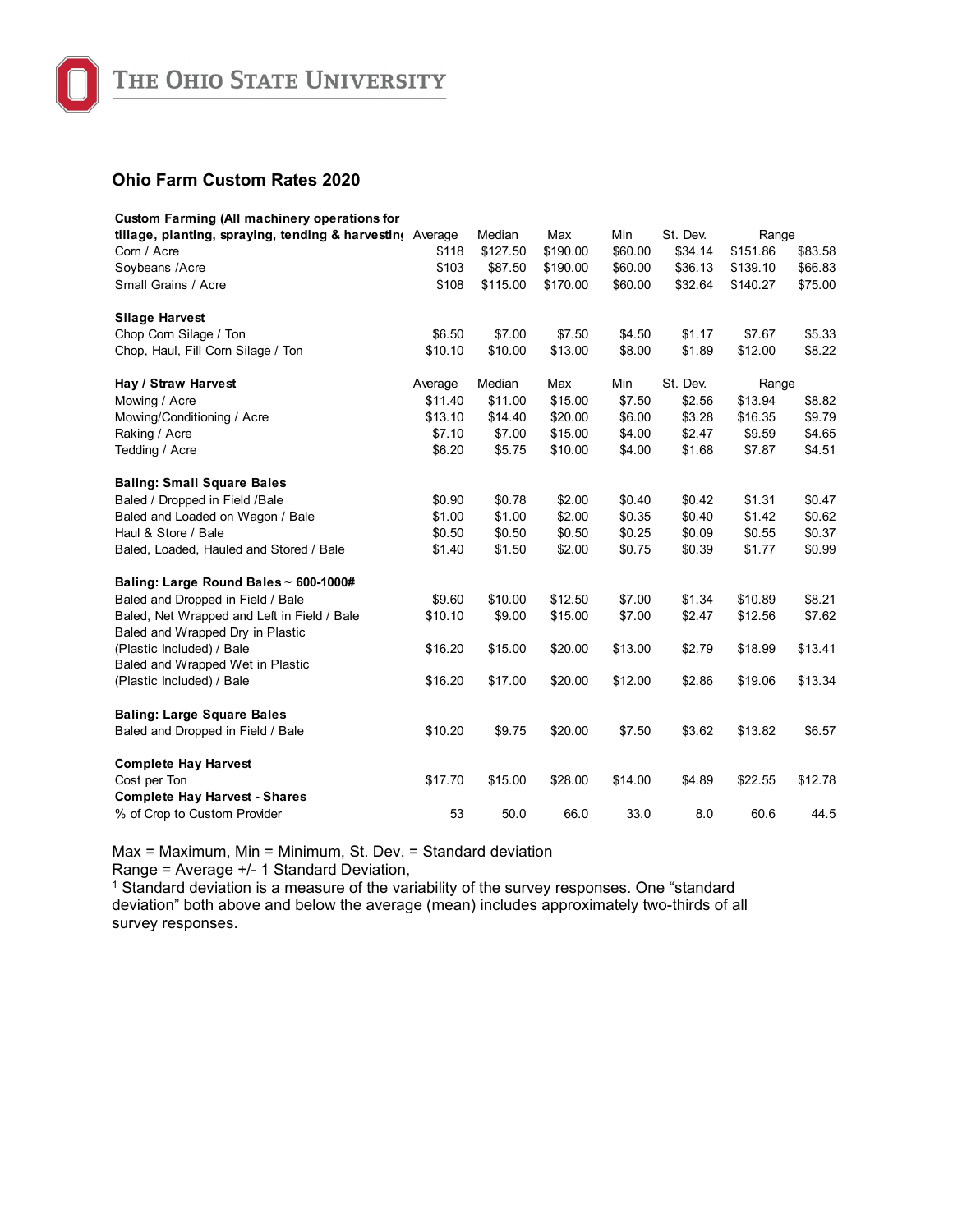

| <b>Manure Application</b>                                        | Average   | Median    | Max                 | Min       | St. Dev.  | Range               |                     |
|------------------------------------------------------------------|-----------|-----------|---------------------|-----------|-----------|---------------------|---------------------|
| Spread Manure / Acre                                             | \$13.00   | \$9.50    | \$30.00             | \$6.00    | \$8.08    | \$21.08             | \$4.92              |
| Hauling Liquid Manure / Without Frak Tank / Hour                 | \$100.00  | \$100.00  | \$125.00            | \$60.00   | \$19.46   | \$119.46            | \$80.54             |
| Pump & Spread / Tank / Gallon                                    | \$0.00833 | \$0.00800 | \$0.01000           | \$0.00700 | \$0.00125 | \$0.00958 \$0.00709 |                     |
| Pump & Spread / Dragline / Gallon                                | \$0.00839 | \$0.00800 | \$0.01100           | \$0.00650 | \$0.00123 | \$0.00962 \$0.00717 |                     |
| Pump, Spread & Incorporate / Dragline / Gallon                   | \$0.00958 | \$0.00875 | \$0.01400           | \$0.00800 | \$0.00213 |                     | \$0.01171 \$0.00745 |
| Pump & Inject/Sidedress / Dragline / Gallon                      | \$0.00925 | \$0.00900 | \$0.01100           | \$0.00800 | \$0.00090 |                     | \$0.01015 \$0.00835 |
| Extra Hose Charge - Over 1 mile From Lagoon/Pit<br>/ Gallon      | \$0.00131 | \$0.00100 | \$0.00250           | \$0.00050 | \$0.00061 |                     | \$0.00192 \$0.00070 |
| Additional Charge For Sand Bedding / Gallon                      | \$0.00084 | \$0.00100 | \$0.00150           | \$0.00000 | \$0.00044 |                     | \$0.00127 \$0.00040 |
| Agitator - Charge / Gallon                                       | \$0.00083 | \$0.00085 | \$0.00150           | \$0.00035 | \$0.00040 |                     | \$0.00122 \$0.00043 |
| Agitation Boat / Hour                                            | \$250.00  | \$250.00  | \$300.00            | \$200.00  | \$40.82   | \$290.82            | \$209.18            |
| Drainage and Tile Installation<br>Drain Plow - without materials |           |           |                     |           |           |                     |                     |
| 4" Plastic / Foot                                                | \$0.33    | \$0.28    | \$0.75              | \$0.16    | \$0.18    | \$0.51              | \$0.16              |
| Drain Plow - with materials                                      |           |           |                     |           |           |                     |                     |
| 4" Plastic / Foot                                                | \$0.64    | \$0.60    | \$1.25              | \$0.48    | \$0.18    | \$0.82              | \$0.46              |
| Typical Depth Tile Installation / Inches                         | 34.4      | 36.0      | 42.0                | 24.0      | 5.0       | 39.4                | 29.5                |
| Typical Lateral Spacing Tile Installation / Feet                 | 31.7      | 30.0      | 40.0                | 20.0      | 6.9       | 38.5                | 24.8                |
| <b>Miscellaneous</b>                                             | Average   | Median    | Max                 | Min       | St. Dev.  | Range               |                     |
| Bush Hogging / Acre                                              | \$14.50   | \$15.00   | \$20.00             | \$9.00    | \$3.77    | \$18.27             | \$10.73             |
| Bush Hogging / Hour                                              | \$52.00   | \$45.00   | \$115.00            | \$20.00   | \$25.24   | \$77.24             | \$26.76             |
| Income Tax Preparation / Hour                                    | \$157.50  | \$125.00  | \$350.00            | \$70.00   | \$97.20   | \$254.70            | \$60.30             |
| Income Tax Preparation / Return                                  | \$502.70  |           | \$420.00 \$2,500.00 | \$70.00   | \$461.03  | \$963.72            | \$41.66             |
| Track Hoe / Hour                                                 | \$117.20  | \$122.50  | \$200.00            | \$65.00   | \$34.45   | \$151.67            | \$82.77             |
| Bulldozing per Foot of Blade / Hour                              | \$12.30   | \$10.69   | \$23.53             | \$5.00    | \$5.86    | \$18.15             | \$6.44              |
| Clearing Land / Hour                                             | \$144.00  | \$130.00  | \$300.00            | \$65.00   | \$71.37   | \$215.37            | \$72.63             |
| Snow Removal: Loader / Hour                                      | \$72.10   | \$65.00   | \$120.00            | \$40.00   | \$29.38   | \$101.52            | \$42.76             |
| Snow Removal: Blade / Hour                                       | \$51.80   | \$32.50   | \$120.00            | \$22.00   | \$39.68   | \$91.43             | \$12.07             |
| Grinding Feed / Cwt.                                             | \$1.00    | \$0.95    | \$1.25              | \$0.85    | \$0.15    | \$1.15              | \$0.85              |
| Hauling Livestock / Mile                                         | \$2.30    | \$2.38    | \$3.00              | \$1.50    | \$0.60    | \$2.88              | \$1.67              |
| Scouting Crops / Acre                                            | \$4.80    | \$5.00    | \$9.00              | \$1.00    | \$2.35    | \$7.13              | \$2.43              |
| Soil Testing / Sample                                            | \$9.40    | \$10.00   | \$13.50             | \$3.00    | \$3.08    | \$12.51             | \$6.36              |
| Soil Testing / Acre                                              | \$4.80    | \$6.00    | \$7.50              | \$1.50    | \$2.10    | \$6.87              | \$2.68              |
| Grid Soil Testing / Acre                                         | \$8.00    | \$8.25    | \$15.00             | \$2.50    | \$3.31    | \$11.32             | \$4.70              |
| Average Grid Size                                                | 6.4       | 4.0       | 20.0                | 2.5       | 5.2       | 11.6                | 1.3                 |
| Power Washing / Hour                                             | \$41.60   | \$42.50   | \$70.00             | \$25.00   | \$13.28   | \$54.85             | \$28.28             |

Max = Maximum, Min = Minimum, St. Dev. = Standard deviation

Range = Average +/- 1 Standard Deviation,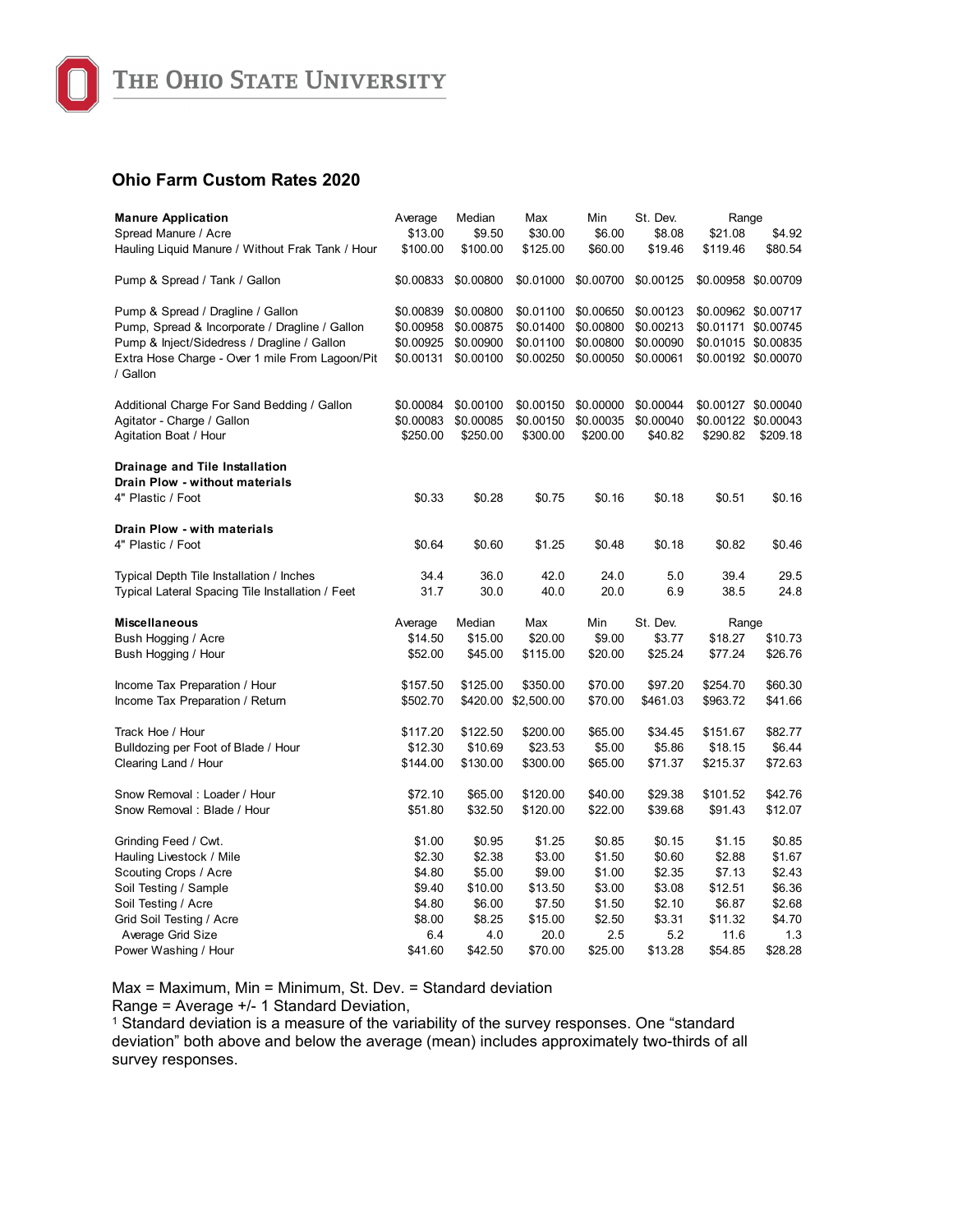| <b>Machinery Rental</b>                        | Average  | Median   | Max      | Min      | St. Dev. | Range    |          |
|------------------------------------------------|----------|----------|----------|----------|----------|----------|----------|
| Tractor / \$ per Horsepower / Hour             | \$0.31   | \$0.25   | \$1.33   | \$0.07   | \$0.29   | \$0.59   | \$0.02   |
| Combine / Seperator Hour                       | \$218.70 | \$200.00 | \$266.00 | \$190.00 | \$33.72  | \$252.38 | \$184.95 |
| Combine / Acre                                 | \$28.00  | \$27.50  | \$35.00  | \$22.00  | \$4.95   | \$32.95  | \$23.05  |
| Grain Drill: Conventional / Acre               | \$15.00  | \$15.00  | \$25.00  | \$7.00   | \$6.29   | \$21.29  | \$8.71   |
| Average Width in Feet                          | 21.3     | 15.0     | 40.0     | 15.0     | 10.8     | 32.1     | 10.4     |
| Grain Drill: No-till / Acre                    | \$13.70  | \$12.00  | \$25.00  | \$7.00   | \$5.47   | \$19.16  | \$8.22   |
| Average Width in Feet                          | 19.2     | 15.0     | 40.0     | 10.0     | 8.6      | 27.8     | 10.5     |
| Bobcat or Skidsteer Loader / Day               | \$162.50 | \$155.00 | \$300.00 | \$90.00  | \$68.78  | \$231.28 | \$93.72  |
| Dry Bulk Fert Applicator / Acre                | \$5.40   | \$5.25   | \$8.00   | \$3.00   | \$1.84   | \$7.25   | \$3.58   |
| Liquid Fertilizer Applicator / Acre            | \$5.60   | \$4.75   | \$8.00   | \$4.00   | \$1.49   | \$7.12   | \$4.13   |
| Anhyddrous Ammonia Applicator / Acre           | \$6.50   | \$6.50   | \$8.00   | \$5.00   | \$1.50   | \$8.00   | \$5.00   |
| <b>Hired Labor</b>                             |          |          |          |          |          |          |          |
| General Farm Labor                             | \$15.70  | \$15.00  | \$101.00 | \$10.00  | \$10.54  | \$26.21  | \$5.13   |
| Machine Operation / Hour                       | \$16.50  | \$15.00  | \$25.00  | \$10.00  | \$3.35   | \$19.88  | \$13.18  |
| General Farm Labor Including Value of Benefits |          |          |          |          |          |          |          |
| / Month                                        | \$3,820  | \$3,465  | \$7,083  | \$2,700  | \$1,430  | \$5,254  | \$2,394  |
| Hours Worked Per Week / Average                | 49       | 50       | 60       | 20       | 11       | 59       | 38       |

Max = Maximum, Min = Minimum, St. Dev. = Standard deviation Range = Average +/- 1 Standard Deviation,